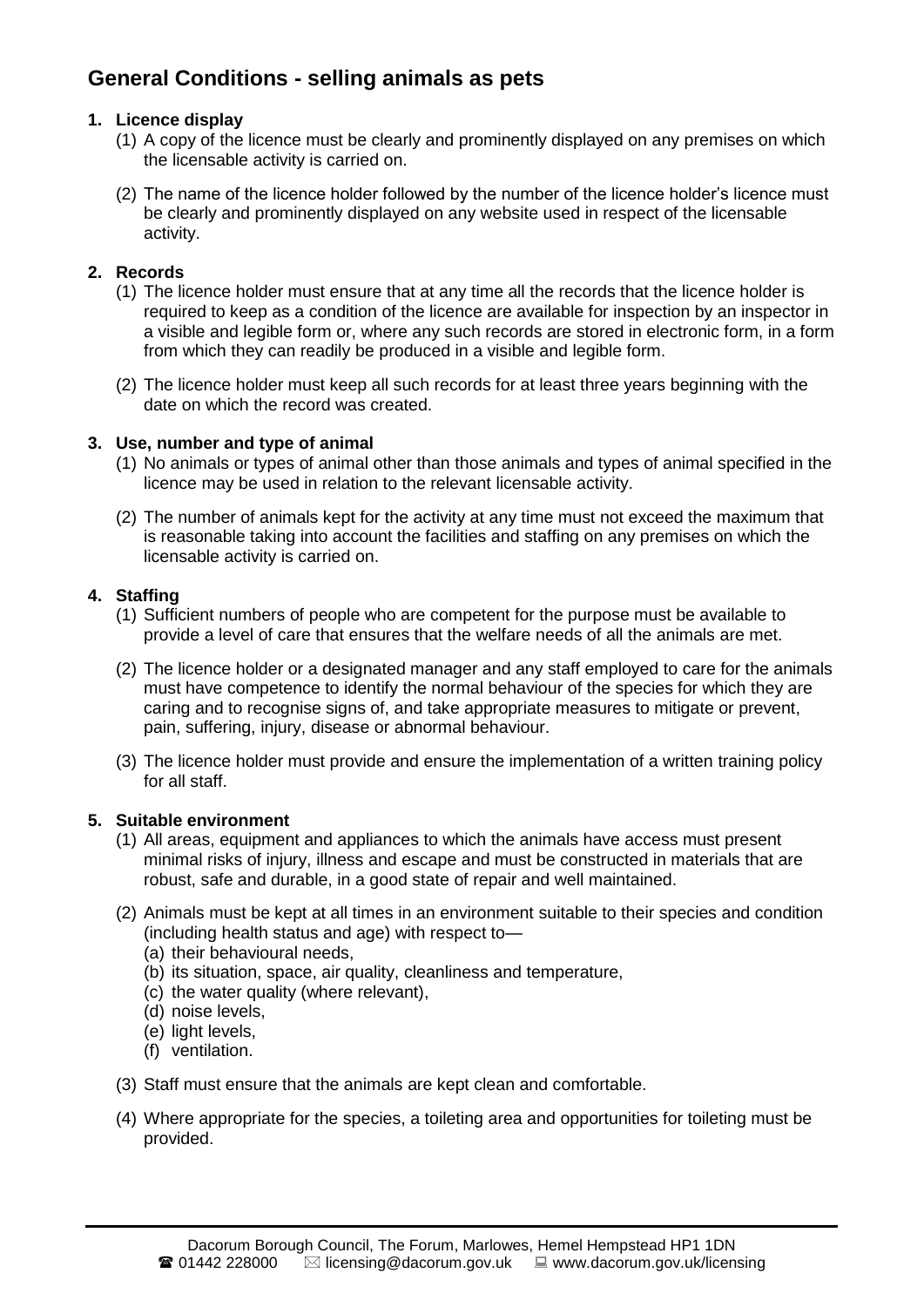- (5) Procedures must be in place to ensure accommodation and any equipment within it is cleaned as often as necessary and good hygiene standards are maintained and the accommodation must be capable of being thoroughly cleaned and disinfected.
- (6) The animals must be transported and handled in a manner (including for example in relation to housing, temperature, ventilation and frequency) that protects them from pain, suffering, injury and disease.
- (7) All the animals must be easily accessible to staff and for inspection and there must be sufficient light for the staff to work effectively and observe the animals.
- (8) All resources must be provided in a way (for example as regards. frequency, location and access points) that minimises competitive behaviour or the dominance of individual animals.
- (9) The animals must not be left unattended in any situation or for any period likely to cause them distress.

### **6. Suitable diet**

- (1) The animals must be provided with a suitable diet in terms of quality, quantity and frequency and any new feeds must be introduced gradually to allow the animals to adjust to them.
- (2) Feed and (where appropriate) water intake must be monitored, and any problems recorded and addressed.
- (3) Feed and drinking water provided to the animals must be unspoilt and free from contamination.
- (4) Feed and drinking receptacles must be capable of being cleaned and disinfected, or disposable.
- (5) Constant access to fresh, clean drinking water must be provided in a suitable receptacle for the species that requires it.
- (6) Where feed is prepared on the premises on which the licensable activity is carried on, there must be hygienic facilities for its preparation, including a working surface, hot and cold running water and storage.

#### **7. Monitoring of behaviour and training of animals**

- (1) Active and effective environmental enrichment must be provided to the animals in inside and any outside environments.
- (2) For species whose welfare depends partly on exercise, opportunities to exercise which benefit the animals' physical and mental health must be provided, unless advice from a veterinarian suggests otherwise.
- (3) The animals' behaviour and any changes of behaviour must be monitored and advice must be sought, as appropriate and without delay, from a veterinarian or, in the case of fish, any person competent to give such advice if adverse or abnormal behaviour is detected.
- (4) Where used, training methods or equipment must not cause pain, suffering or injury.
- (5) All immature animals must be given suitable and adequate opportunities to—
	- (a) learn how to interact with people, their own species and other animals where such interaction benefits their welfare, and
	- (b) become habituated to noises, objects and activities in their environment.

#### **8. Animal handling and interactions**

(1) All people responsible for the care of the animals must be competent in the appropriate handling of each animal to protect it from pain, suffering, injury or disease.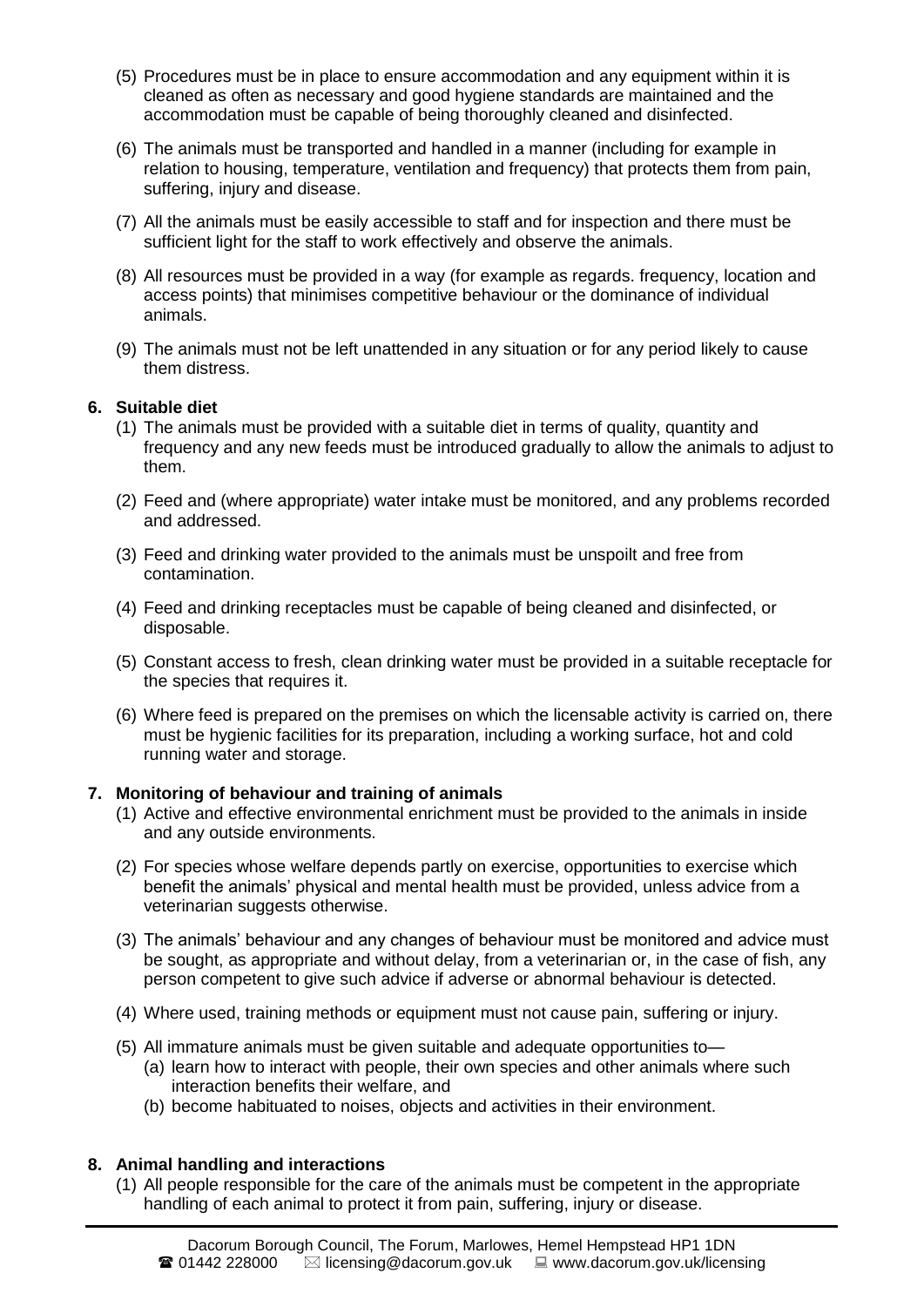- (2) The animals must be kept separately or in suitable compatible social groups appropriate to the species and individual animals and no animals from a social species may be isolated or separated from others of their species for any longer than is necessary.
- (3) The animals must have at least daily opportunities to interact with people where such interaction benefits their welfare.

#### **9. Protection from pain, suffering, injury and disease**

- (1) Written procedures must—
	- (a) be in place and implemented covering—
		- (i) feeding regimes,
		- (ii) cleaning regimes,
		- (iii) transportation,
		- (iv) the prevention of, and control of the spread of, disease,
		- (v) monitoring and ensuring the health and welfare of all the animals,
		- (vi) the death or escape of an animal (including the storage of carcasses);
	- (b) be in place covering the care of the animals following the suspension or revocation of the licence or during and following an emergency.
- (2) All people responsible for the care of the animals must be made fully aware of these procedures.
- (3) Appropriate isolation, in separate self-contained facilities, must be available for the care of sick, injured or potentially infectious animals.
- (4) All reasonable precautions must be taken to prevent and control the spread among the animals and people of infectious diseases, pathogens and parasites.
- (5) All excreta and soiled bedding for disposal must be stored and disposed of in a hygienic manner and in accordance with any relevant legislation.
- (6) Sick or injured animals must receive prompt attention from a veterinarian or, in the case of fish, an appropriately competent person and the advice of that veterinarian or, in the case of fish, that competent person must be followed.
- (7) Where necessary, animals must receive preventative treatment by an appropriately competent person.
- (8) The licence holder must register with a veterinarian with an appropriate level of experience in the health and welfare requirements of any animals specified in the licence and the contact details of that veterinarian must be readily available to all staff on the premises on which the licensable activity is carried on.
- (9) Prescribed medicines must be stored safely and securely to safeguard against unauthorised access, at the correct temperature, and used in accordance with the instructions of the veterinarian.
- (10) Medicines other than prescribed medicines must be stored, used and disposed of in accordance with the instructions of the manufacturer or veterinarian.
- (11) Cleaning products must be suitable, safe and effective against pathogens that pose a risk to the animals and must be used, stored and disposed of in accordance with the manufacturer's instructions and used in a way which prevents distress or suffering of the animals.
- (12) No person may euthanase an animal except a veterinarian or a person who has been authorised by a veterinarian as competent for such purpose or—
	- (a) in the case of fish, a person who is competent for such purpose;
	- (b) in the case of horses, a person who is competent, and who holds a licence or certificate, for such purpose.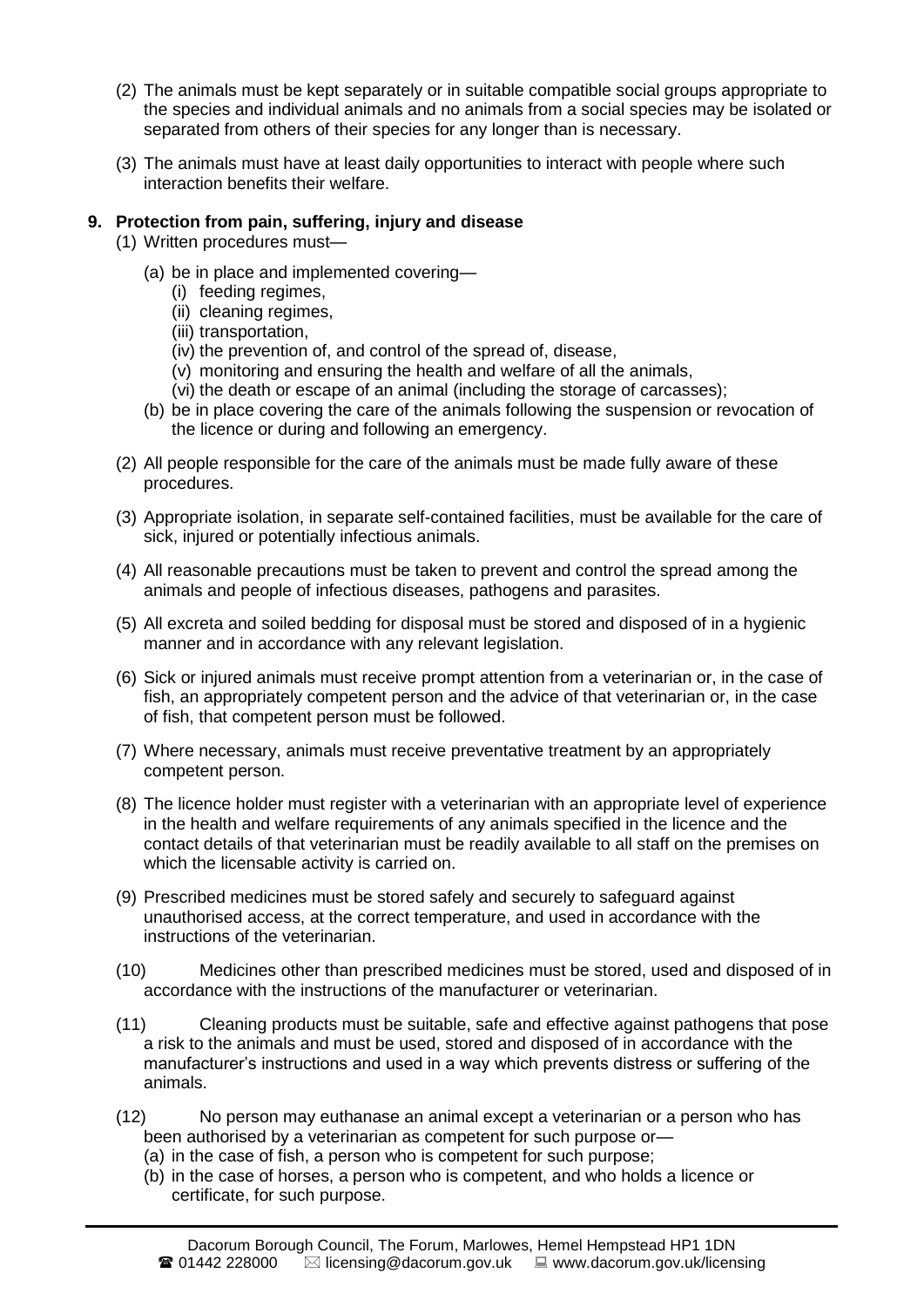- (13) All animals must be checked at least once daily and more regularly as necessary to check for any signs of pain, suffering, injury, disease or abnormal behaviour and vulnerable animals must be checked more frequently.
- (14) Any signs of pain, suffering, injury, disease or abnormal behaviour must be recorded and the advice and further advice (if necessary) of a veterinarian (or in the case of fish, of an appropriately competent person) must be sought and followed.

#### **10. Emergencies**

- (1) A written emergency plan, acceptable to the local authority, must be in place, known and available to all the staff on the premises on which the licensable activity is carried on, and followed where necessary to ensure appropriate steps are taken to protect all the people and animals on the premises in case of fire or in case of breakdowns of essential heating, ventilation and aeration or filtration systems or other emergencies.
- (2) The plan must include details of the emergency measures to be taken for the extrication of the animals should the premises become uninhabitable and an emergency telephone list that includes the fire service and police.
- (3) External doors and gates must be lockable.
- (4) A designated key holder with access to all animal areas must at all times be within reasonable travel distance of the premises and available to attend in an emergency.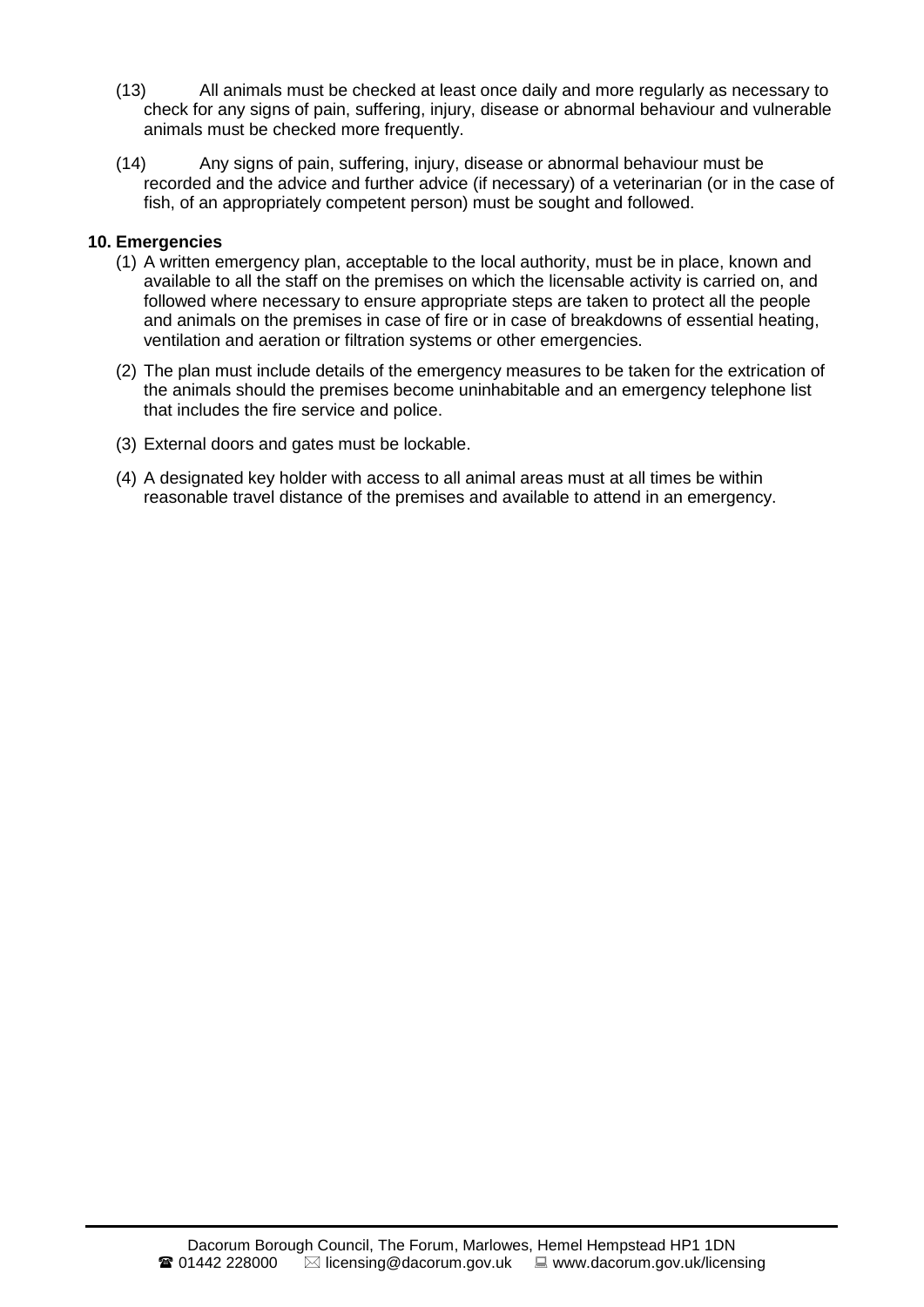# **Annex 2: Specific conditions – selling animals as pets**

The following conditions shall apply to any licence which authorises the sale of animals as pets.

# **1. Interpretation**

In this Annex—

"prospective owner" means a person purchasing an animal to keep or to be kept as a pet; "premises" means the premises on which the licensable activity of selling animals as pets (or with a view to their being later resold as pets) is carried on;

"purchaser" means a person purchasing an animal to keep as a pet or with a view to it later being resold as a pet.

# **2. Records and advertisements**

- (1) A register must be maintained for all the animals or, in the case of fish, all the groups of fish, on the premises which must include —
	- (a) the full name of the supplier of the animal,
	- (b) the animal's sex (where known),
	- (c) (except in the case of fish) the animal's age (where known),
	- (d) details of any veterinary treatment (where known),
	- (e) the date of birth of the animal or, if the animal was acquired by the licence holder, the date of its acquisition,
	- (f) the date of the sale of the animal by the licence holder, and
	- (g) the date of the animal's death (if applicable).
- (2) Where an animal is undergoing any medical treatment—
	- (a) this fact must be clearly indicated—
		- (i) in writing next to it, or
		- (ii) (where appropriate) by labelling it accordingly, and
	- (b) it must not be sold.
- (3) Any advertisement for the sale of an animal must—
	- (a) include the number of the licence holder's licence,
	- (b) specify the local authority that issued the licence,
	- (c) include a recognisable photograph of the animal being advertised,
	- (d) (except in the case of fish) display the age of the animal being advertised,
	- (e) state the country of residence of the animal from which it is being sold, and
	- (f) state the country of origin of the animal.

# **3. Prospective sales: pet care and advice**

- (1) The licence holder and all staff must ensure that any equipment and accessories being sold with an animal are suitable for the animal.
- (2) The licence holder and all staff must ensure that the prospective owner is provided with information on the appropriate care of the animal including in relation to—
	- (a) feeding,
	- (b) housing,
	- (c) handling,
	- (d) husbandry,
	- (e) the life expectancy of its species,
	- (f) the provision of suitable accessories, and
	- (g) veterinary care.
- (3) Appropriate reference materials on the care of all animals for sale must be on display and provided to the prospective owner.
- (4) The licence holder and all staff must have been suitably trained to advise prospective owners about the animals being sold.